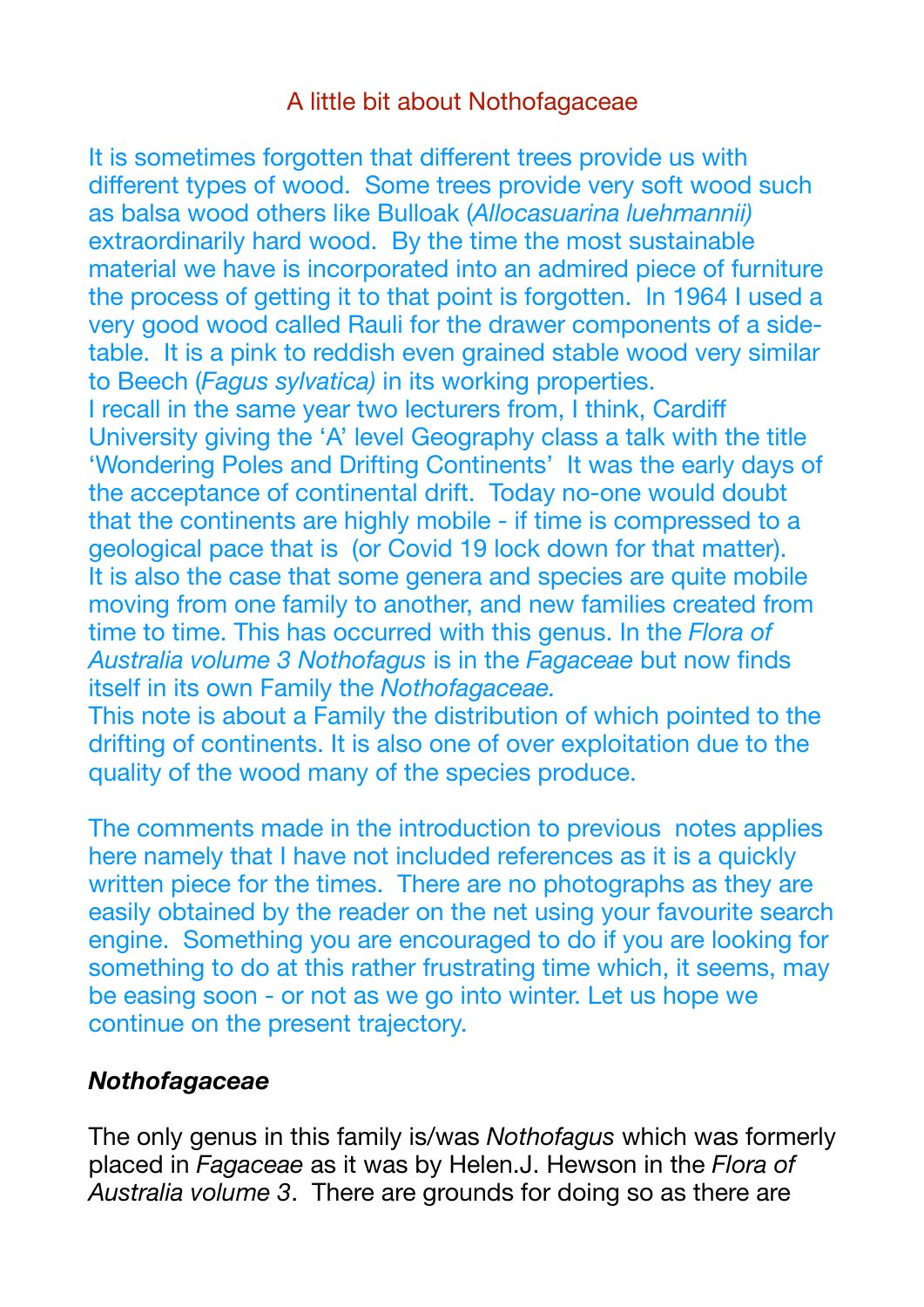many similarities with other species in the Family. However the species was assigned their own Family by *Ludmila Andreyevna Kuprianova* (1914-1987) in 1962. *Kuprianova* was a Russian palynologist who was associated with the *Komarov Botanical Institute* in Saint Petersburg.

*Nothofagus* Gr.-false and fagus L. beech tree. It was named by *Charles Ludwig de Blume* (1796-1862) in 1850. He was a German who spent his working life in Java and later the Netherlands. His name is also written as *Karl or Carl von Blume*. It is suggested that he mistakenly added the H as it would be more correct to have named it *Notofagus* Southern Beech. We will never know.

# *Nothofagus*

*Nothofagus* is a genus of 35 species and 8 recognised hybrids. All are found in the Southern Hemisphere. In Chile, Argentina Australia, New Zealand, New Guinea, and New Caledonia and is well represented in the fossil record from the Late Cretaceous. The fossil record indicates that it was growing in Gondwana before it broke up.

The geological history of the Family has resulted in a great deal of interest from taxonomists and paleobotanists. The relatively recent ability to quickly identify clades has given rise to new insights. *Peter B. Heenan and Rob D. Smssen in Phytotaxa 146 (1) p.1-31 2013* support a breakdown of *Nothofagaceae* into 4 genera.

- *• Nothogagus*
- *• Fuscospora*
- *•*
- *• Trisyngyne*
- *•*
- *• Lophozonia*

For example they place *Nothofagus moorei* and *N. cunninghamii* in *Lophozonia* and *N. gunnii* in *Fuscospora*. One can be confident this is not the last word on the subject.

John Turnbull has pointed out to me that the three Australian southern beeches are still included in the genus Nothofagus by the Council of Heads of Australian Herbaria and listed as such in the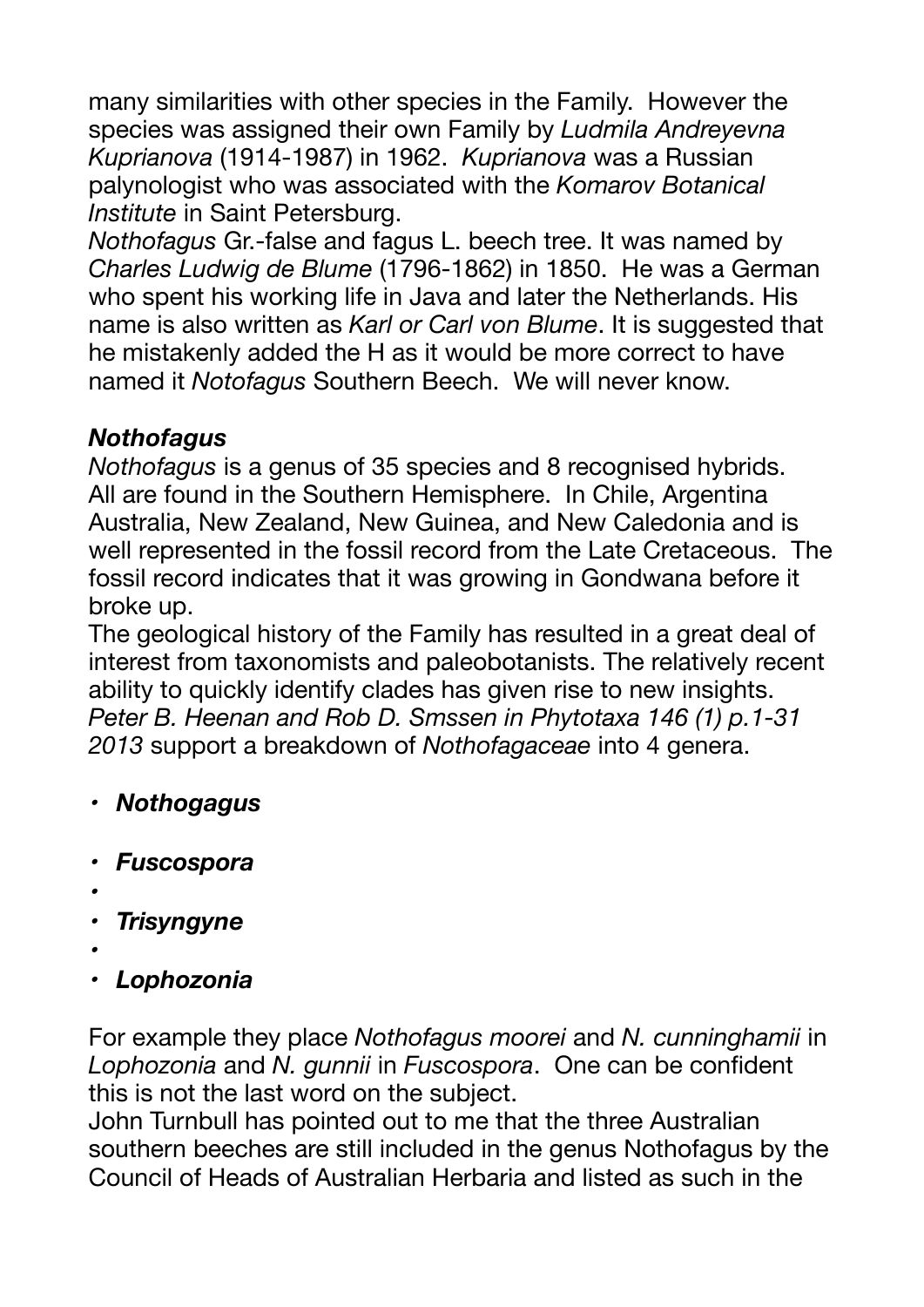Australian Plant Census which can be viewed on the ANBG website under databases.

The Australian Plant Census (APC) is a list of the accepted scientific names for the Australian vascular flora, ferns, gymnosperms, hornworts and liverworts, both native and introduced, and includes synonyms and misapplications for these names. The APC covers all published scientific plant names used in an Australian context in the taxonomic literature, but excludes taxa known only from cultivation in Australia. The taxonomy and nomenclature adopted for the APC are endorsed by the Council of Heads of Australasian Herbaria (CHAH).

However because I am feeling that we all need a bit of uplifting I will use the 'new' genus names. The names used refer to very early work by botanists in Europe. They should be read as prospective or possible names developed from the fast moving genetic analysis now available.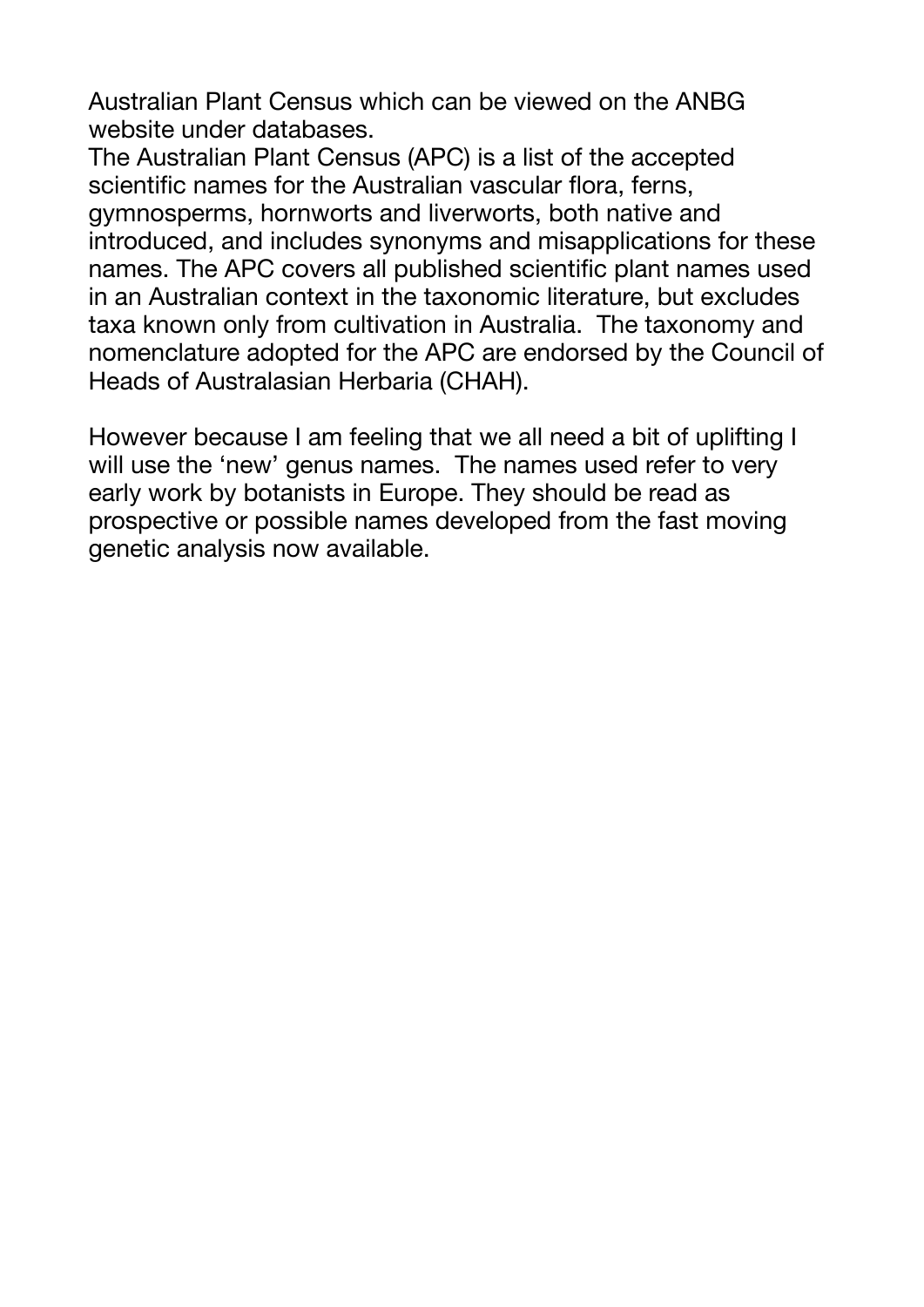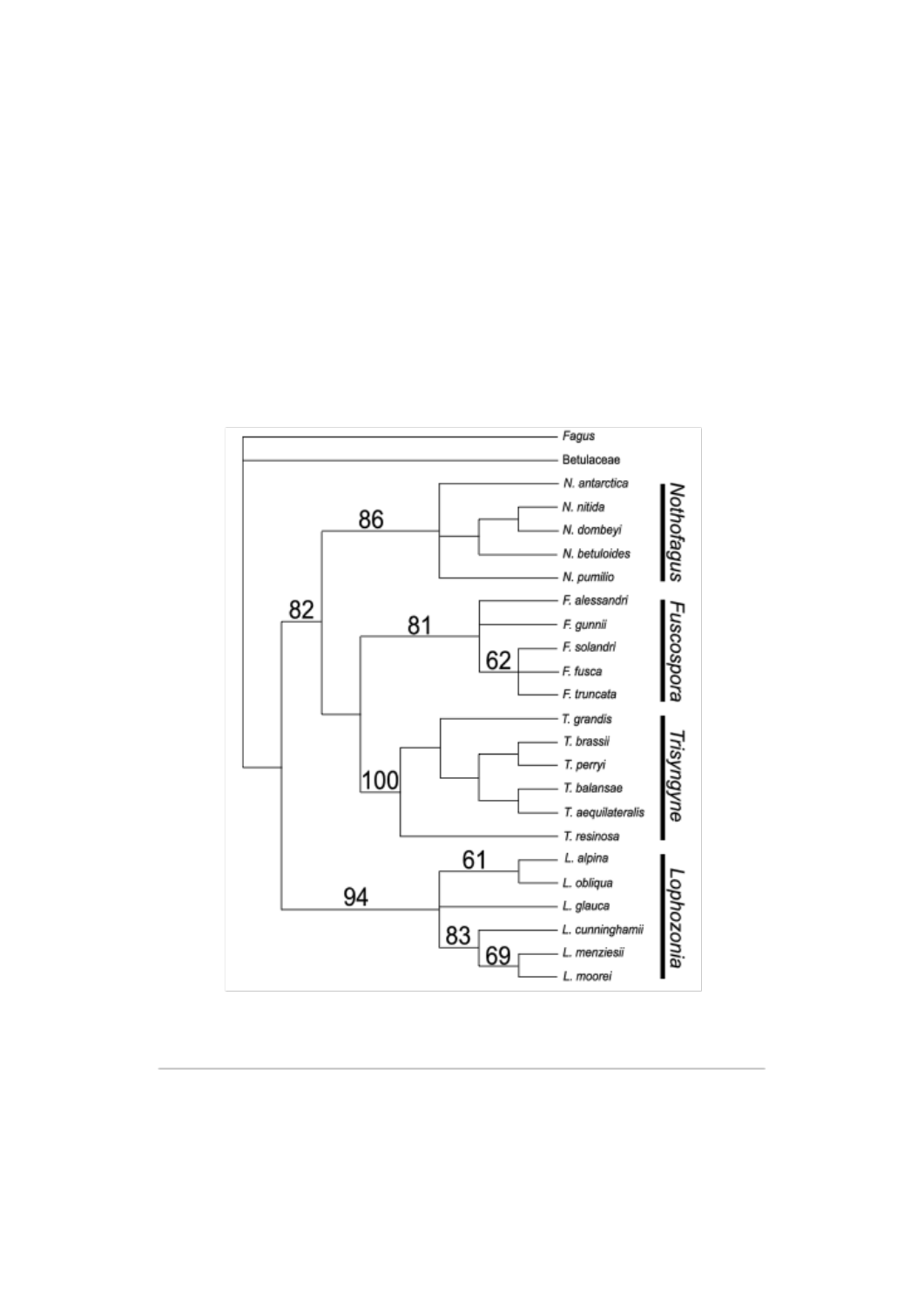Taken from *Peter B. Heenan and Rob D. Smssen Revised circumscription of Nothofagus and recognition of the segregate genera Fuscospora, Lophozonia, and Trisyngyne (Nothofagaceae) in Phytotaxa 146 (1) p.1-31 2013* 

The viability of *Nothofagaceae* species seed is not long and the length of time it could remain viable in salt water is very short. This is an important factor in the claim that species somehow managed the long trip to New Caledonia. The geological evidence for the time Gondwanaland broke up does not quite fit to the emerging genetic evidence for the time the species developed in New Caledonia. Inevitably this occupies some researchers minds, some propose that the wind or birds were the carriers. Well, like the issue of assigning species to genera or families it is well beyond my pay grade and I am not sure how much it matters to any reader of this simple note. Still it is interesting to wonder.

## *Lophozonia moorei*

*Lophozonia moorei* was first named by *Ferdinand von Mueller* in 1896 as *Fagus moorei* in honour of *Charles Moore* (1828-1905). *Moore* trained in the Botanic Gardens of Trinity College Dublin and arrived in Sydney in 1848 taking up the position of Director of the Royal Botanic Gardens and holding that position for 48 years. Nineteen species were named after him by von Mueller.

*L. moorei* grows to 40m with a tendency to develop a crooked form. To foresters this may seem a disadvantage but to cabinet makers not so much as boards cut from the bendy bole can produce some very attractive grain, but of course the recovery rate can be low and hence not commercially attractive.

It grows in two rather small areas along the coast from 500m to 1500m from Barrington Tops to near the NSW border with Queensland. Typically along creek lines in cool temperate forest along with other species which provide attractive wood such as Coachwood and Sassafras.

The pink to reddish brown wood is used for furniture and turning. The most select pieces can produce very fine furniture although it is somewhat difficult to season and work.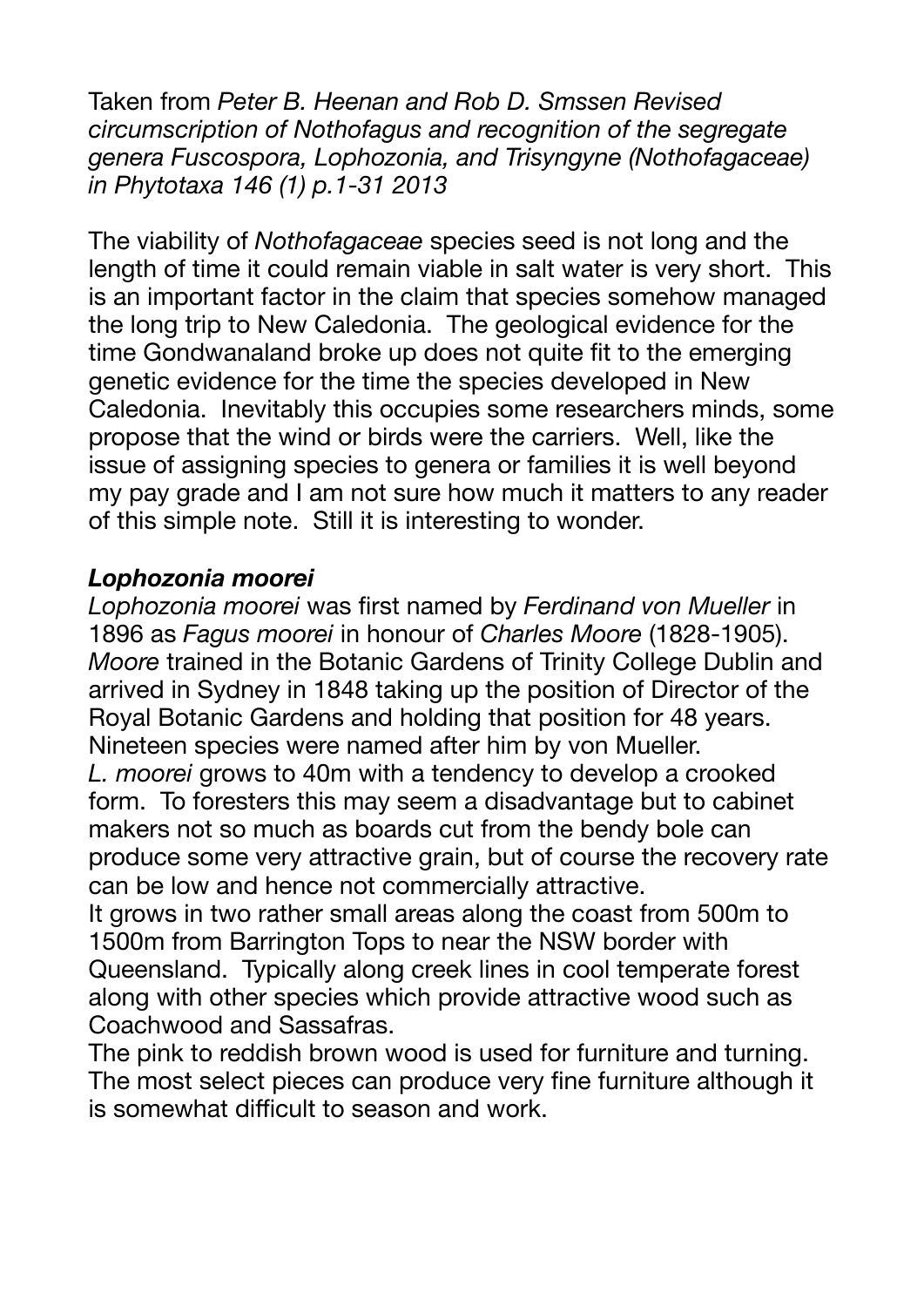## *Lophozonia cunninghamii*

*Lophozonia cunninghamii* was first named by *William Jackson Hooker* in 1840 as *Fagus cunninghamii*. Both gentlemen are mentioned in other notes in this series.

It grows to 40m.in the cool temperate rainforest of Victoria and Tasmania. Sometimes as pure stands with tree fern understory and also with Southern sassafras, Leatherwood and King William Pine. Smaller trees are found in wet sclerophyll eucalypt forest. In high elevations it is reduced to a shrub where it resembles *Fuscospora gunnii*. It is a valuable timber species providing very much sought after wood for furniture and feature panels.

#### *Fuscospora gunnii*

*Fuscospora gunnii* is a deciduous sub-alpine shrub which grows to 3m and in good sites to 8m in Tasmania. In harsh sites Tanglefoot often forms a tangled impenetrable 2m high mass. It was named *Fagus gunnii* by *Joseph Hooker* in 1851 in honour of *Ronald Campbell Gunn* (1808-1881). Gunn was the superintendent of the convict barracks in Hobart among other things, and corresponded with Sir William Jackson Hooker. His main interest was botany but he also collected widely for the British Museum. *Sir J. D. Hooker* dedicated his *Flora Tasmaniae* to Gunn and William Archer. In it he said of Gunn

*'There are few Tasmanian Plants that Mr Gunn has not seen alive, noted their habits in a living state, and collected large suits of specimens with singular tact and judgement. These has has transmitted to England accompanied with notes that display remarkable powers of observation, and a facility for seizing important characters in the physiognomy of plants, such as few experienced botanists possess"* 

The wood has been used by craft and artist people to make small items of rustic furniture .

#### *Lophozonia alpina*

*Lophozonia alpina* was first named by *Eduard Friedrich Poeppig*  (1798-1868) and his collaborator *Stephan Endlicher*. If the new Genus is accepted then it will be (Popp. & Endl) Heenan & Smissen.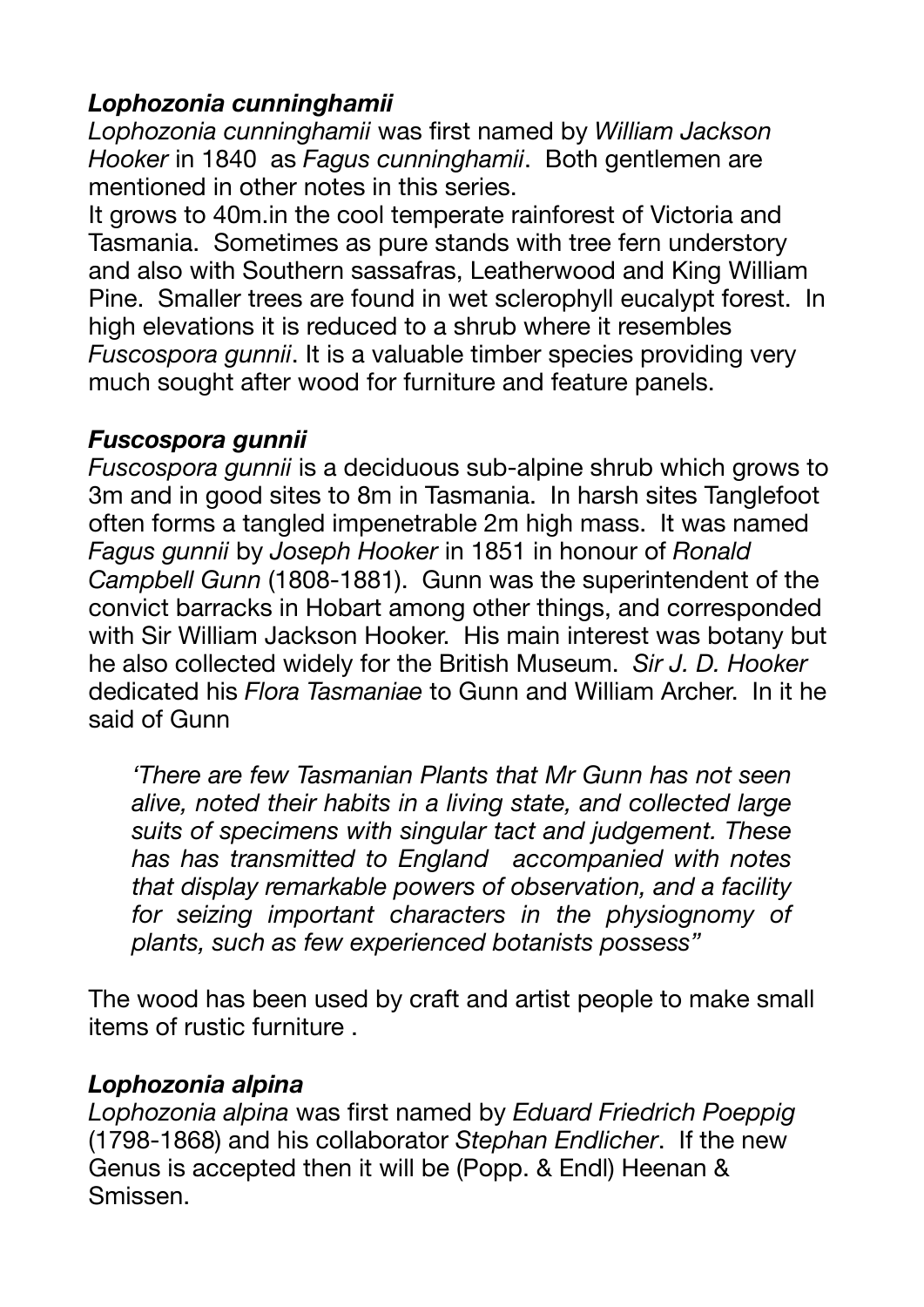Rauli is a deciduous tree which grows to 25m and on good soil to 40m The bole of this fast growing tree is straight cylindrical and free of branches which produces knots in the sawn timber. It has been heavily exploited and exported to Europe.

In its northern range the land has been converted to agriculture or Pinus radiata plantations. It is classified as Near Threatened in the IUCN Red List.

Because of its wood properties it has been trialed in Scotland and Wales where it has suffered badly from some very cold winters making it very unlikely to be planted commercially.

The reddish, even, close-grained wood is difficult to season but select material is very suitable for situations where beech would be used.

## *Nothofagus antarctica*

*Nothofagus antarctica* was first named by *Johann Georg Adam Forster (*1754-1794) He accompanied his father on the second Cook voyage and had a short but influential career in botany ethnography and travel writing as well as politics and revolution. Antarctic Beech grows from southern Chile and Argentina to Tierra del Fuego. It is found on Hoste Island which makes it the most southerly species in the world. It can grow to 25m but is usually a rather spreading tree of poor form. It is deciduous and when the small leaves emerge in the spring the branchlets and leaves give off a scent which is variously described as a sandalwood aroma or deliciously honey-scented.

It thrives in urban plantings with cold climates and good soil moisture.

## *Trisyngyne pullei*

*Trisyngyne pullei* was named by *Cornelis Gijsbert Gerrit Jan van Steenis* (1901-1986) in 1953 in honour of *August Adrian Pulle*  (1878-1955) who was a Dutch botanist who focussed on the flora of the then Dutch East Indies. *Steenis* was also a Dutch botanist who worked extensively on the flora of South East Asia. He traveled to Australia and New Zealand. Among other things he was the Professor and Director of the *National Herbarium of the Netherlands.* 

*T. pullei* is a large tree growing to 50m with a straight bole. On ridges it can be a crooked dwarfed shrub to 2m. It grows in the